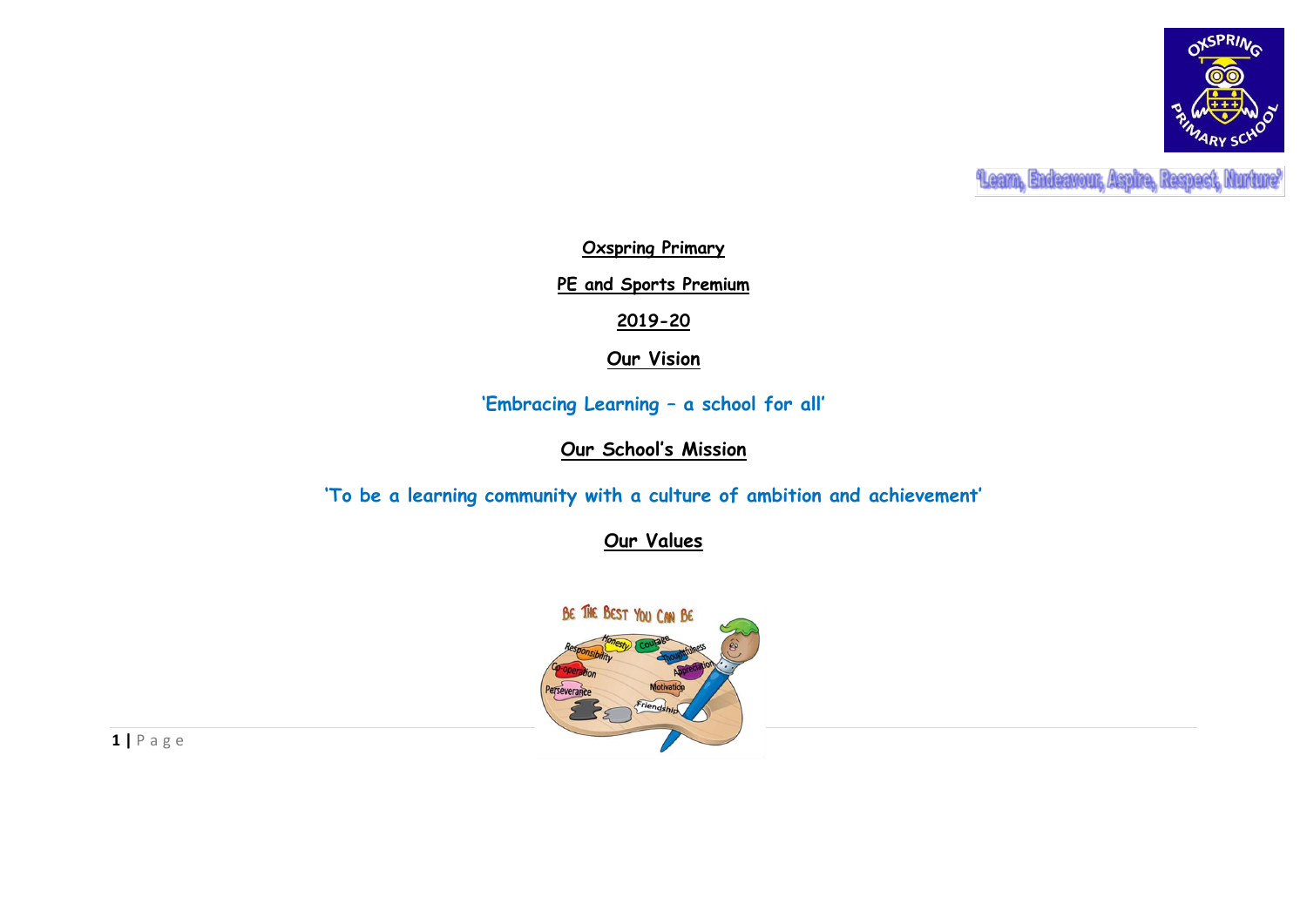At Oxspring Primary School, we recognise the contribution of PE and sports to the health and well-being of children. We passionately believe that PE and Sport play an important role in the overall development of our children, with the potential to change young people's lives for the better. We are committed to using this resource in developing high quality PE lessons, alongside greater opportunities for sporting competitions and clubs for all our young people. We believe that an innovative, varied PE curriculum and extra-curricular opportunities have a positive influence on the concentration, attitude and academic achievement of all our children.

Our Primary School PE and Sport's Premium Funding will enable us to continue and further enhance our provision through employing additional sports professionals, entering into more competitive sports competitions and training our staff to deliver in-house quality PE sessions.

### **Sports Premium Background**

Primary schools receive PE and sport premium to fund additional and sustainable improvements to the quality of PE and sport they offer. The PE and sport premium funding is jointly provided by the Departments for Education, Health and Culture, Media and Sport, and will see money going directly to primary school Headteachers to spend on improving the quality of sport and PE for all their children.

The amount of funding received by schools is based on the number of pupils in years 1 to 6. The Government has confirmed that the funding in 2019/20 will be as below:

**Schools with 17 or more eligible pupils receive £16,000 and an additional payment of £10 per pupil.**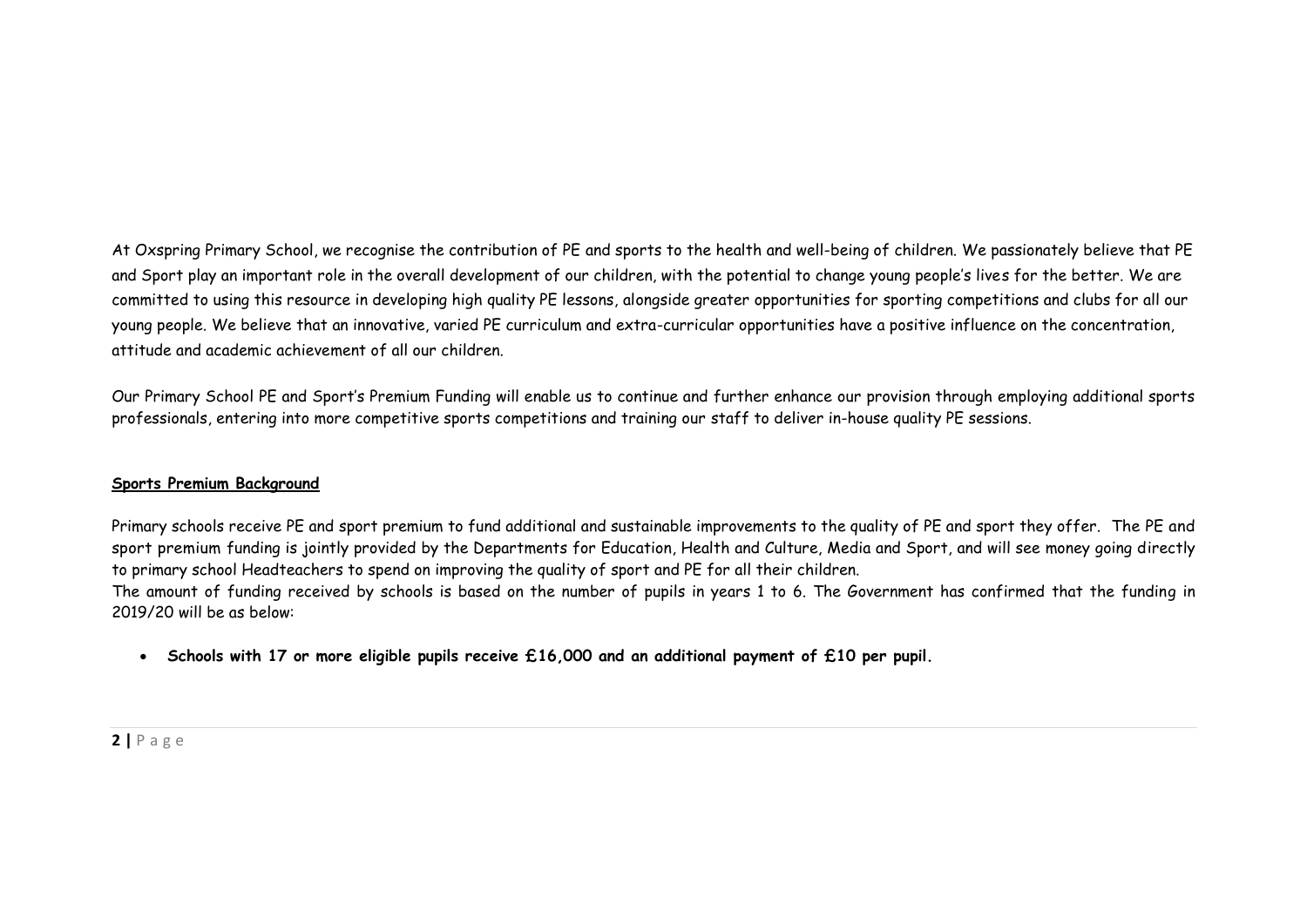Published guidance about the PE and sports premium can be found at [https://www.gov.uk/guidance/pe-and-sport-premium-for-primary-schools#how](https://www.gov.uk/guidance/pe-and-sport-premium-for-primary-schools#how-to-use-the-pe-and-sport-premium)[to-use-the-pe-and-sport-premium](https://www.gov.uk/guidance/pe-and-sport-premium-for-primary-schools#how-to-use-the-pe-and-sport-premium) <https://www.gov.uk/guidance/pe-and-sport-premium-for-primary-schools>

DFE guidance states that '*Physical activity has numerous benefits for children and young people's physical health, as well as their mental wellbeing (increasing self-esteem and emotional wellbeing and lowering anxiety and depression), and children who are physically active are happier, more resilient and more trusting of their peers. Ensuring that pupils have access to sufficient daily activity can also have wider benefits for pupils and schools, improving behaviour as well as enhancing academic achievement that schools must use the funding to make additional and sustainable improvements to the quality of PE and sport they offer.*

*Ofsted's new [Inspection Framework](https://assets.publishing.service.gov.uk/government/uploads/system/uploads/attachment_data/file/801429/Education_inspection_framework.pdf), which came into effect from September 2019, gives greater recognition to schools' work to support the personal development of pupils, such as the opportunities they have to learn about eating healthily and maintaining an active lifestyle. Inspectors will expect to see schools delivering a broad, ambitious education, including opportunities to be active during the school day and through extra-curricular activities. Schools should consider how they use their PE and Sport Premium to support this*.'

*''The premium must be used to fund additional and sustainable improvements to the provision of PE and sport, for the benefit of primaryaged pupils, in the 2019 to 2020 academic year, to encourage the development of healthy, active lifestyles.'*

*This means that schools should use the Primary PE and Sport Premium to:*

- *develop or add to the PE, physical activity and sport activities that school already offers*
- build capacity and capability within the school to ensure that improvements made now will benefit pupils joining the school in future *years*

There are **5 key indicators** that schools should expect to see improvement across: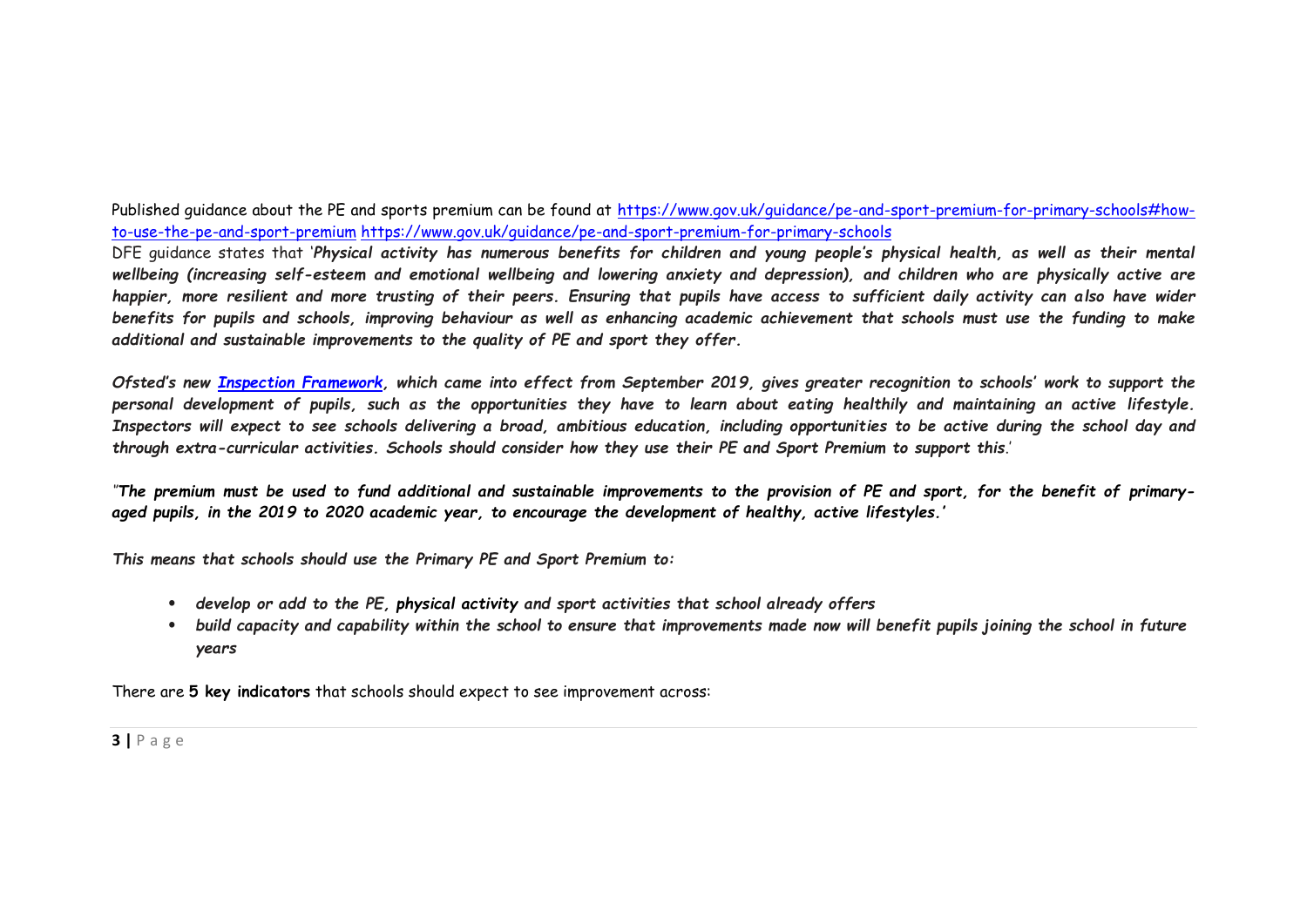- **the engagement of all pupils in regular physical activity - the Chief Medical Officer guidelines recommend that all children and young people aged 5 to 18 engage in at least 60 minutes of physical activity a day, of which 30 minutes should be in school**
- **the profile of PE and sport is raised across the school as a tool for whole-school improvement**
- **increased confidence, knowledge and skills of all staff in teaching PE and sport**
- **broader experience of a range of sports and activities offered to all pupils**
- **increased participation in competitive sport**

Funding can be used for the following:

- provide staff with professional development, mentoring, training and resources to help them teach PE and sport more effectively
- hire qualified sports coaches to work with teachers to enhance or extend current opportunities
- introduce new sports, dance or other activities to encourage more pupils to take up sport and physical activities
- support and involve the least active children by providing targeted activities, and running or extending school sports and holiday clubs
- enter or run more sport competitions
- partner with other schools to run sports activities and clubs
- increase pupils' participation in the School Games
- encourage pupils to take on leadership or volunteer roles that support sport and physical activity within the school
- provide additional swimming provision targeted to pupils not able to meet the swimming requirements of the national curriculum
- embed physical activity into the school day through active travel to and from school, active playgrounds and active teaching
- run sports activities with other schools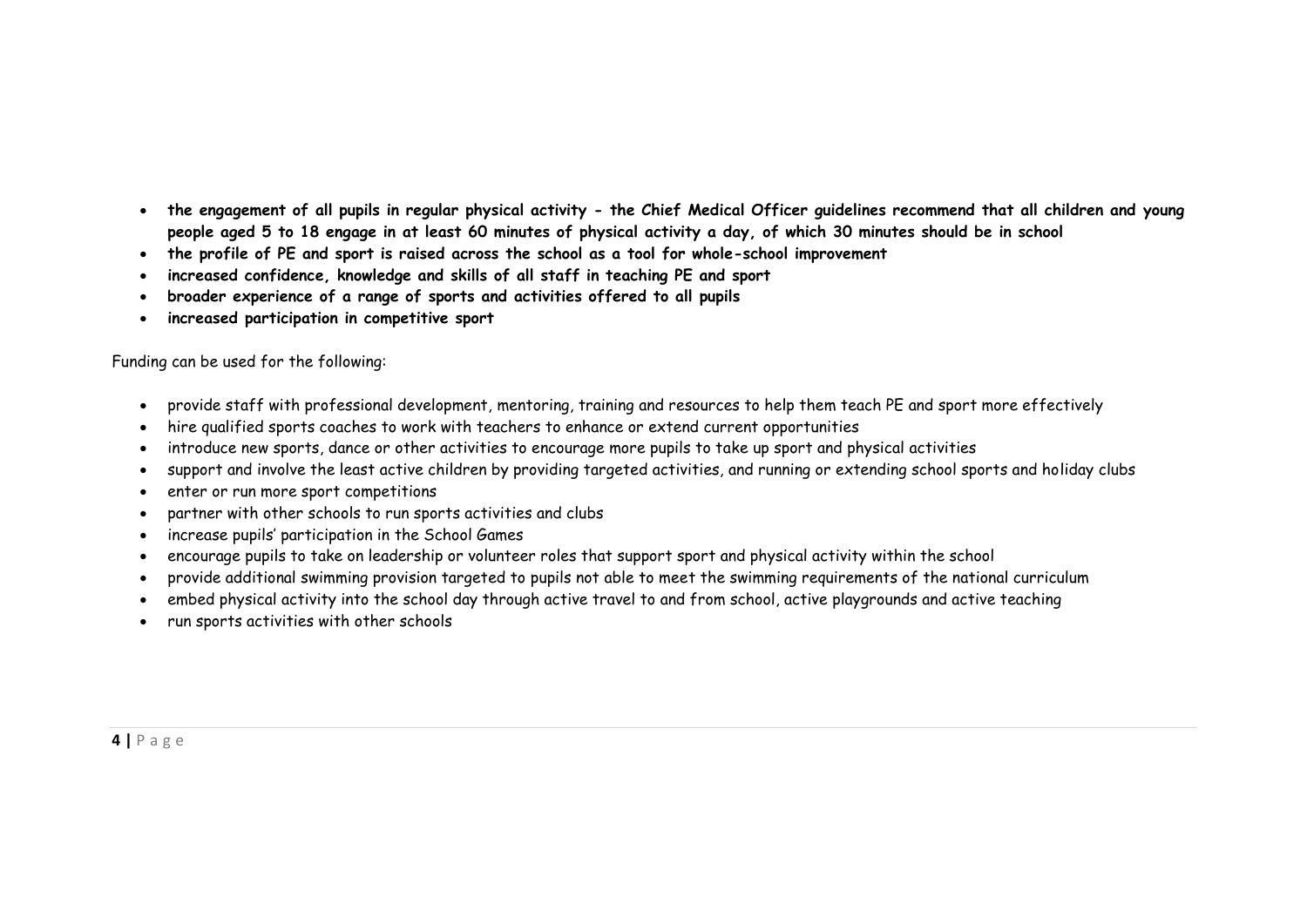#### **Accountability**

*This funding is ring-fenced and therefore can only be spent on provision for PE and sport in schools.* We will be held accountable for how we have used the additional funding to support pupils progress and participation in PE and school sport. We are required to publish on-line information about how we have used the additional funding, including:

- the amount of premium received
- a full breakdown of how it has been spent (or will be spent)
- the impact the school has seen on pupils' PE and sport participation and attainment
- how the improvements will be sustainable in the future

DFE guidance requires schools to consider the impact of the Primary School Sport funding on pupils' lifestyles and physical well-being by taking into account of the following factors:

1. Increased participation rates in such activities as games, dance, gymnastics, swimming and athletics.

- 2. Increased knowledge of teachers within the subject area through CPD, team teaching and access to new resources.
- 3. Increased amount and success in competitive school sports both inter and intra-school.
- 4. More inclusive physical education curriculum.
- 5. Growth in the range of provisional and alternative sporting activities ie: new sports.
- 6. Improved partnership working on physical education with other schools and other local partners eg: English Institute of Sport.
- 7. Links with other subjects which contribute to pupils' overall achievement and their greater social, spiritual, moral and cultural skills.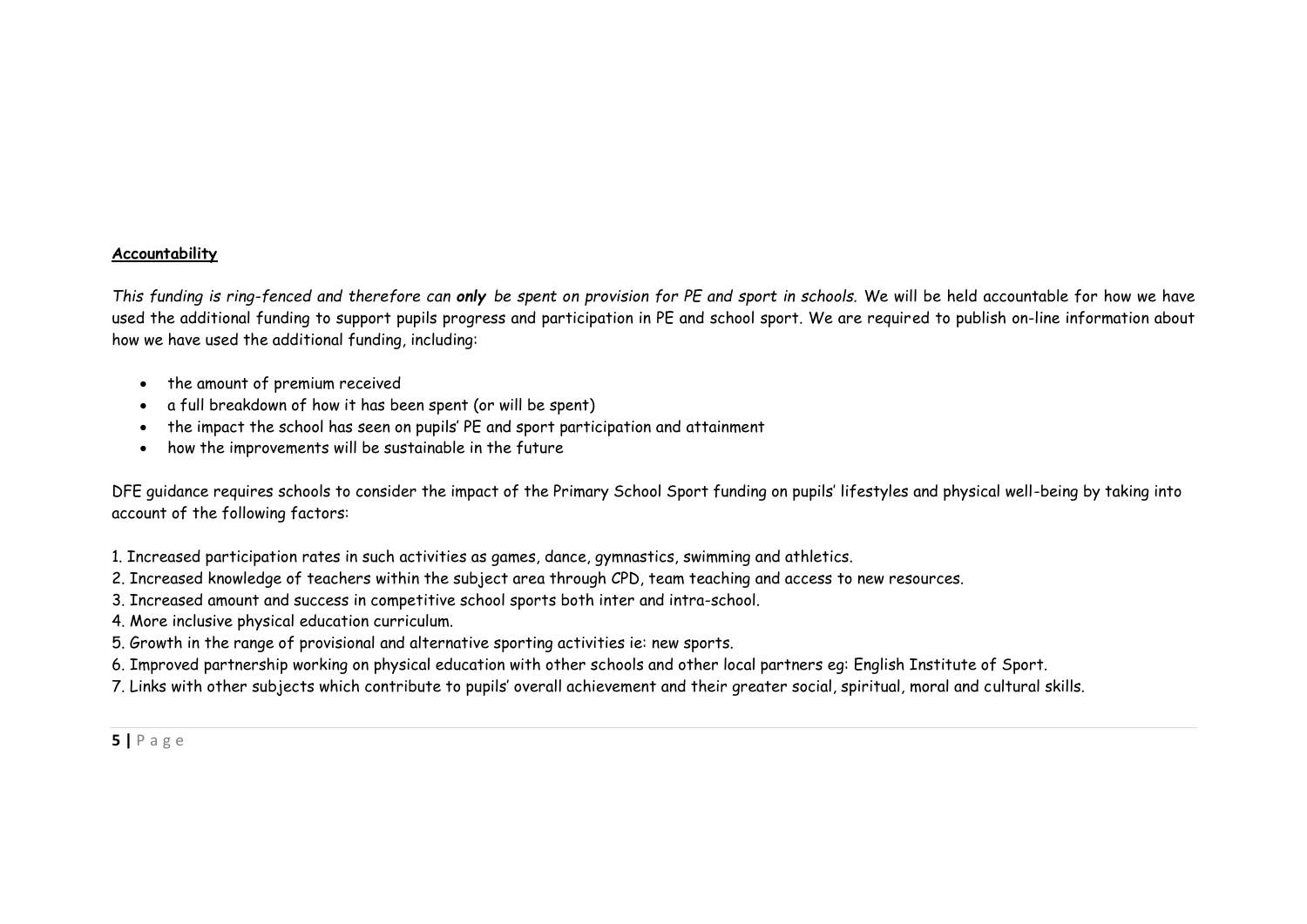8. Greater awareness amongst pupils around health and wellbeing e.g. dangers of obesity, smoking and other such activities that undermine pupils' health.

9. Improved physical education lesson planning and pupil assessment.

With this in mind Oxspring Primary School focuses its Sports Premium spending on:

- Employing a Sports Coach to increase teacher subject knowledge and staff development and extend participation rates in gymnastics, athletics, games and dance, as well as further enhancing our provision.
- Greater participation in sporting competitions and events between the local pyramid through Penistone4Sports initiative as well as involvement in Schools Games
- Extra-curricular activities led by Sports Coaches each week.
- Holding our annual Sports Day at the English Institute of Sport (a world class sporting venue).
- Additional resources for improvements in PE and sports provision for all pupils, including playtimes and lunchtimes
- Additional high quality provision for dance (Primary Sports Coach) and new sports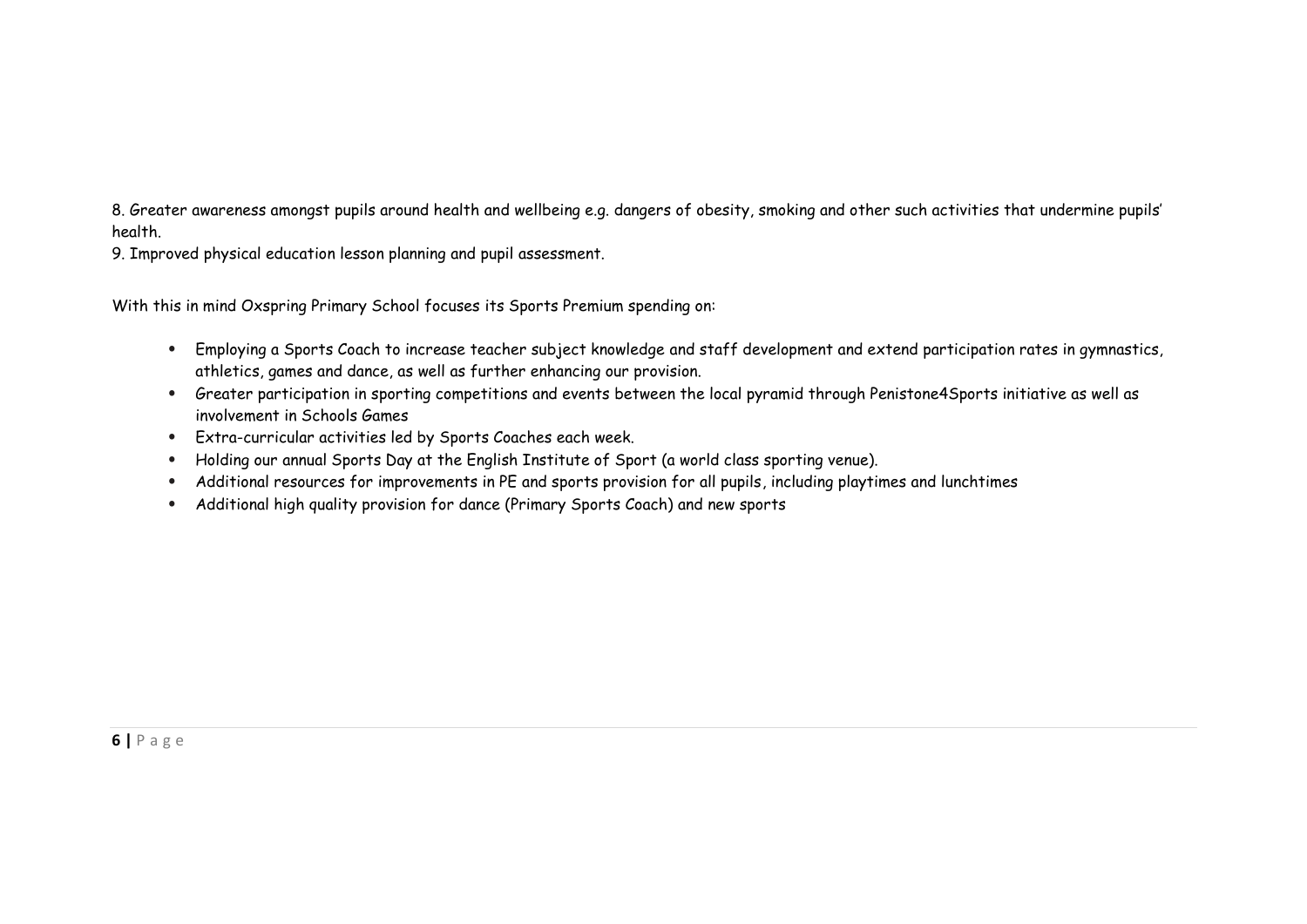| Key Achievements to date                                                                                                                                                                                                                                                                                                                                                                                                                                                                                                                                                                                                                                                                                                                                                                                                                                             | Areas for further improvement and baseline evidence of need:                                                                                                                                                                                                                                                                                                                                                                                                                                                                                                                                                                                                                                                                                                                                                                                                                                                     |
|----------------------------------------------------------------------------------------------------------------------------------------------------------------------------------------------------------------------------------------------------------------------------------------------------------------------------------------------------------------------------------------------------------------------------------------------------------------------------------------------------------------------------------------------------------------------------------------------------------------------------------------------------------------------------------------------------------------------------------------------------------------------------------------------------------------------------------------------------------------------|------------------------------------------------------------------------------------------------------------------------------------------------------------------------------------------------------------------------------------------------------------------------------------------------------------------------------------------------------------------------------------------------------------------------------------------------------------------------------------------------------------------------------------------------------------------------------------------------------------------------------------------------------------------------------------------------------------------------------------------------------------------------------------------------------------------------------------------------------------------------------------------------------------------|
| Achievement of Gold Sports Mark for 2017-18<br>See impact on 2018-19 report<br>Sports coach fully integrated into whole school PE sports and<br>health and fitness developments - continuing to work with all<br>staff, including student teachers, to enhance teachers' skills and<br>knowledge.<br>Further Participation in inter school competitions<br>Training of sport leaders to support playtime provision and also<br>physical development for F2 pupils<br>Continued wider sporting opportunities in our weekly university<br>provision<br>Enhanced equipment for playtimes and PE sessions continues using<br>sports leaders<br>Accessing school games events through Team Activ<br>Links to Chance To Shine Cricket coaching for KS2 and Cricket<br>Kidz for Ks1<br>New equipment purchased for the purpose of expanding the range<br>of sports offered. | Re-apply for Sports Mark in summer term 2020<br>Continue to extend the number of competitive sport<br>opportunities for pupils in 2019-20 through involvement in<br>the P4S initiative and Schools Games events<br>Further extend the overall number of pupils participating in<br>extra-curricular sport and enhance offers<br>Continue to enhance staff development for wider opportunities in<br>sports and PE provision<br>Purchase additional PE and outdoor resources.<br>With support from PTA fundraising, extend opportunities for<br>active playtimes and lunchtimes<br>Launch school football team<br>Extend opportunities for girls sports including cricket, football<br>Provide further opportunities for Y6 children to organise in-<br>school competitions.<br>Provide additional swimming provision targeted to pupils not able<br>to meet the swimming requirements of the national curriculum |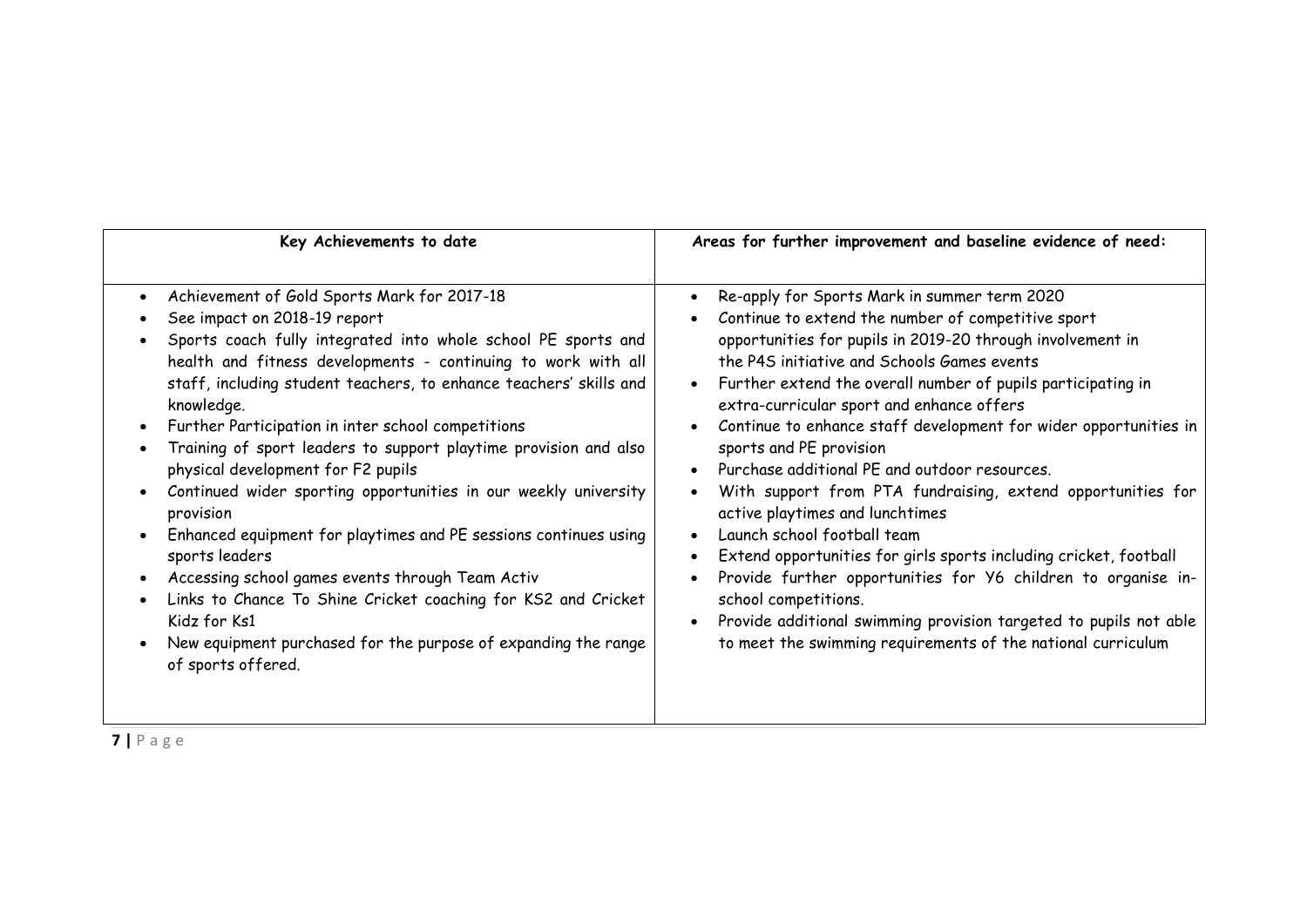## **Sports Premium Grant 2019-20**

| Meeting national curriculum requirements for swimming and water safety                                                                       | Please complete all of the below: |
|----------------------------------------------------------------------------------------------------------------------------------------------|-----------------------------------|
| What percentage of your current Year 6 cohort swim competently, confidently and proficiently over a distance<br>of at least 25 metres?       | 85%                               |
| What percentage of your current Year 6 cohort use a range of strokes effectively [for example, front<br>crawl, backstroke and breaststroke]? | 80%                               |
| What percentage of your current Year 6 cohort perform safe self-rescue in different water-based<br>situations?                               | 80%                               |

The amount of funding received by schools is based on the number of pupils in years 1 to 6. The Government has confirmed that the funding in 2019/20 will be as below (based on the January 2019 census):

**Schools with 17 of more pupils will receive £16,000 plus an additional £10 per pupil.**

| Total no of primary aged pupils between the ages of 5-11                         | 114 (Y1 to Y6) |
|----------------------------------------------------------------------------------|----------------|
| Total amount of Sport Premium Grant received (on an academic year basis 2017/18) | E17,127        |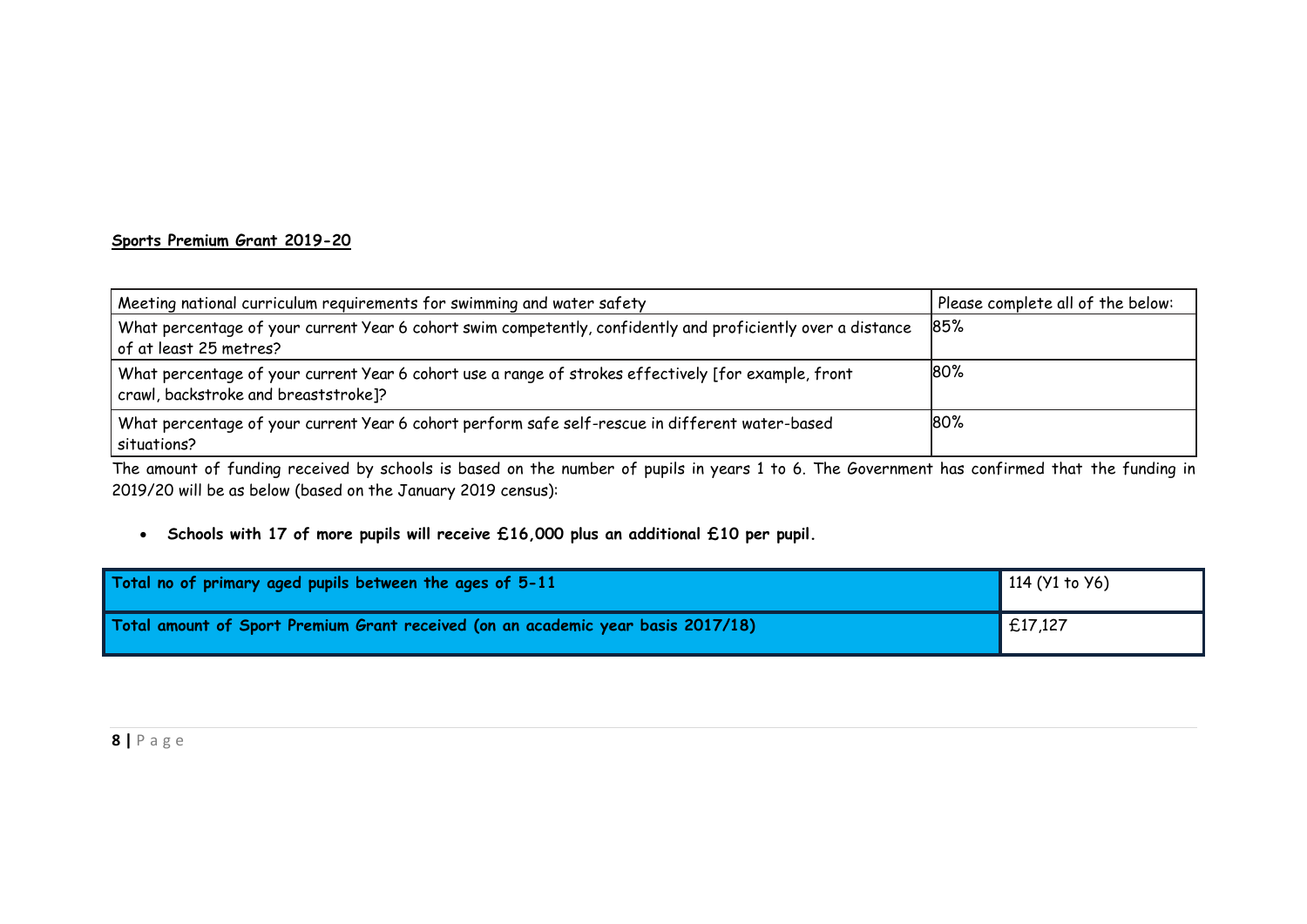## **What does the Sport Premium mean for my School?**

'All young people should have the opportunity to live healthy and active lives. A positive experience of sport and physical activity at a young *age can build a lifetime habit of participation, and is central to meeting the government's ambitions for a world-class education system.' DFE 2019.* At Oxspring Primary School we have allocated funding to the 5 key indicators listed above on page 4, which take into account physical education, healthy active lifestyles and competitive sport:

| Academic Year: 2019/20                                                                                                                                                                                                                        | Total fund allocated: $\operatorname{\mathsf{E}}$                                                                                                                                                                            | Date Updated: October 2019                          |                                                                                                                                                                            |                                                                                             |
|-----------------------------------------------------------------------------------------------------------------------------------------------------------------------------------------------------------------------------------------------|------------------------------------------------------------------------------------------------------------------------------------------------------------------------------------------------------------------------------|-----------------------------------------------------|----------------------------------------------------------------------------------------------------------------------------------------------------------------------------|---------------------------------------------------------------------------------------------|
| Key indicator 1: The engagement of $\underline{\text{all}}$ pupils in regular physical activity - Chief Medical Officer guidelines recommend<br>that primary school pupils undertake at least 30 minutes of physical activity a day in school |                                                                                                                                                                                                                              |                                                     |                                                                                                                                                                            |                                                                                             |
| <b>Intent</b>                                                                                                                                                                                                                                 | Implementation                                                                                                                                                                                                               |                                                     | Impact                                                                                                                                                                     | Sustainability<br>and suggested<br>next steps:                                              |
| To engage all pupils in physical<br>activity during school hours -<br>Further extend activity levels of<br>children during outdoor learning<br>and playtimes and enhance<br>provision at lunch times.                                         | Further extend structured activities for Funding<br>playtimes and lunchtimes involving all<br>children across the school - extend and<br>enhance the role of play leaders.<br>Further extend the physical development below) | allocated:<br>£1,000<br>(including for<br>resources | Children experience a range of<br>physical activities.<br>Children are more actively and<br>positively engaged in physical<br>activity.<br>Children develop the ability to | Embed and<br>develop so that<br>future Year 6<br>pupils are<br>trained as<br>sports leaders |
|                                                                                                                                                                                                                                               | of F2 pupil using sports leaders - outdoor $£500$                                                                                                                                                                            |                                                     | lead and organise sporting                                                                                                                                                 | ready for the                                                                               |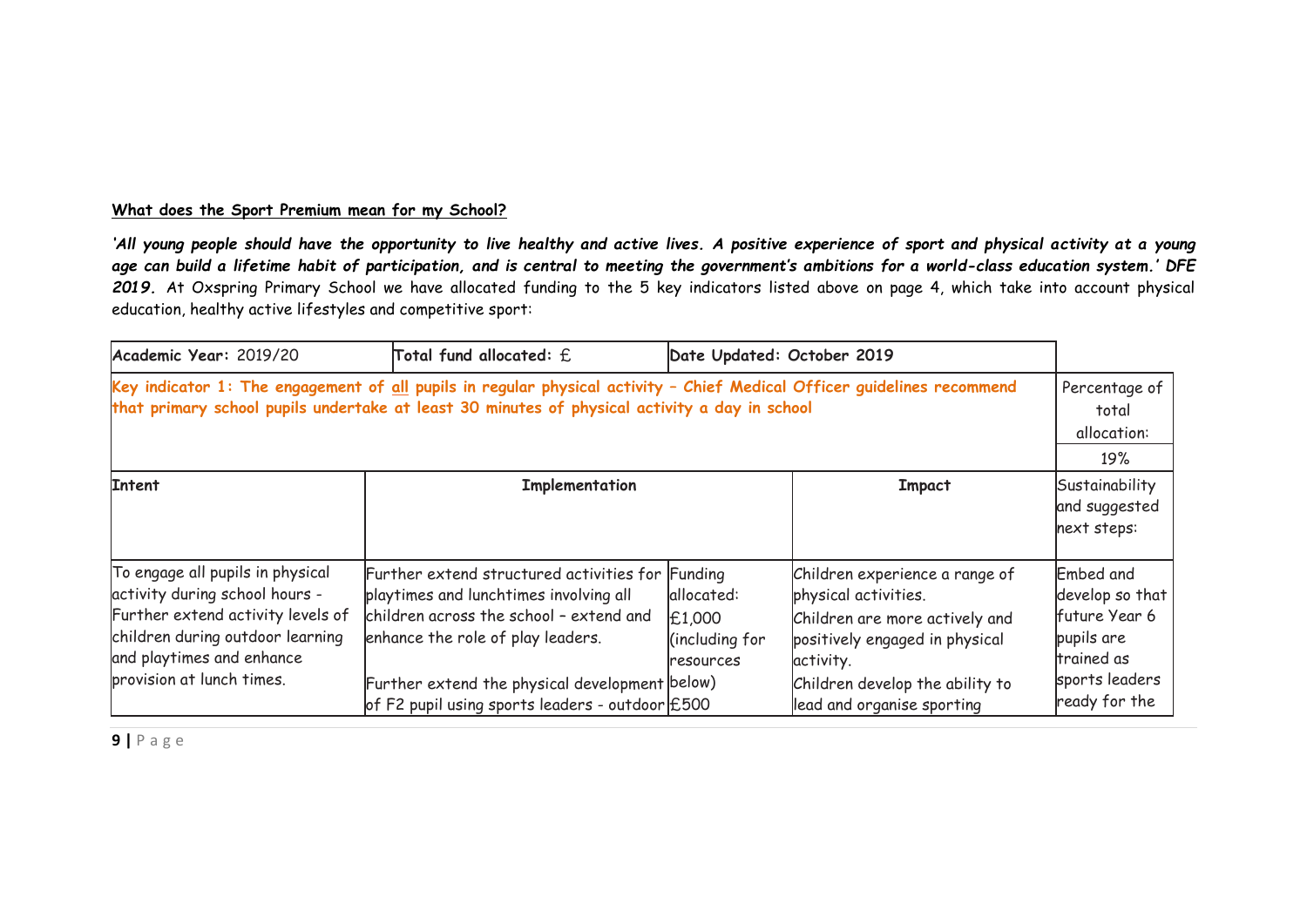|                                                                | learning and play through the<br>development of additional playground<br>learning resources.<br>Sports coach to extend playground<br>sports leader training - helping to                                                                                                                                                      | See cost of<br>coach below | activities.<br>Staff have an increased<br>awareness of appropriate<br>outdoor learning / fitness<br>opportunities. | following year.<br>Consider<br>lalternative<br>options on wet<br>/ inclement                |
|----------------------------------------------------------------|-------------------------------------------------------------------------------------------------------------------------------------------------------------------------------------------------------------------------------------------------------------------------------------------------------------------------------|----------------------------|--------------------------------------------------------------------------------------------------------------------|---------------------------------------------------------------------------------------------|
|                                                                | develop leadership skills and more<br>structured playtime activities.                                                                                                                                                                                                                                                         |                            |                                                                                                                    | weather days.<br>Research                                                                   |
|                                                                | Further enhance physical activity offers<br>and continue with daily mile, half termly<br>mile on the trail and additional exercise<br>opportunities eg Just Dance / fitness<br>training / skipping / hula hooping etc.<br>Source examples of best practice and<br>make links with other schools where this<br>area is strong. | £750 (inc cover<br>costs)  |                                                                                                                    | impact of the<br>Active schools'<br>planner and<br>implement if<br>appropriate to<br>needs. |
| pupils to engage in physical<br>activity beyond the school day | To enhance offers of provision for $\epsilon$ extend opportunities for pupils in after<br>school clubs and breakfast club offers -<br>Introduce additional clubs eg cricket,<br>football, and source other opportunities.                                                                                                     |                            |                                                                                                                    | Continue to<br>source<br>opportunities<br>for challenging                                   |
|                                                                | Start a running club. Further extend the $\vert$ £1,000<br>role of Fit Fridays. Make links to pupil                                                                                                                                                                                                                           |                            |                                                                                                                    | gender<br>stereotypes eg                                                                    |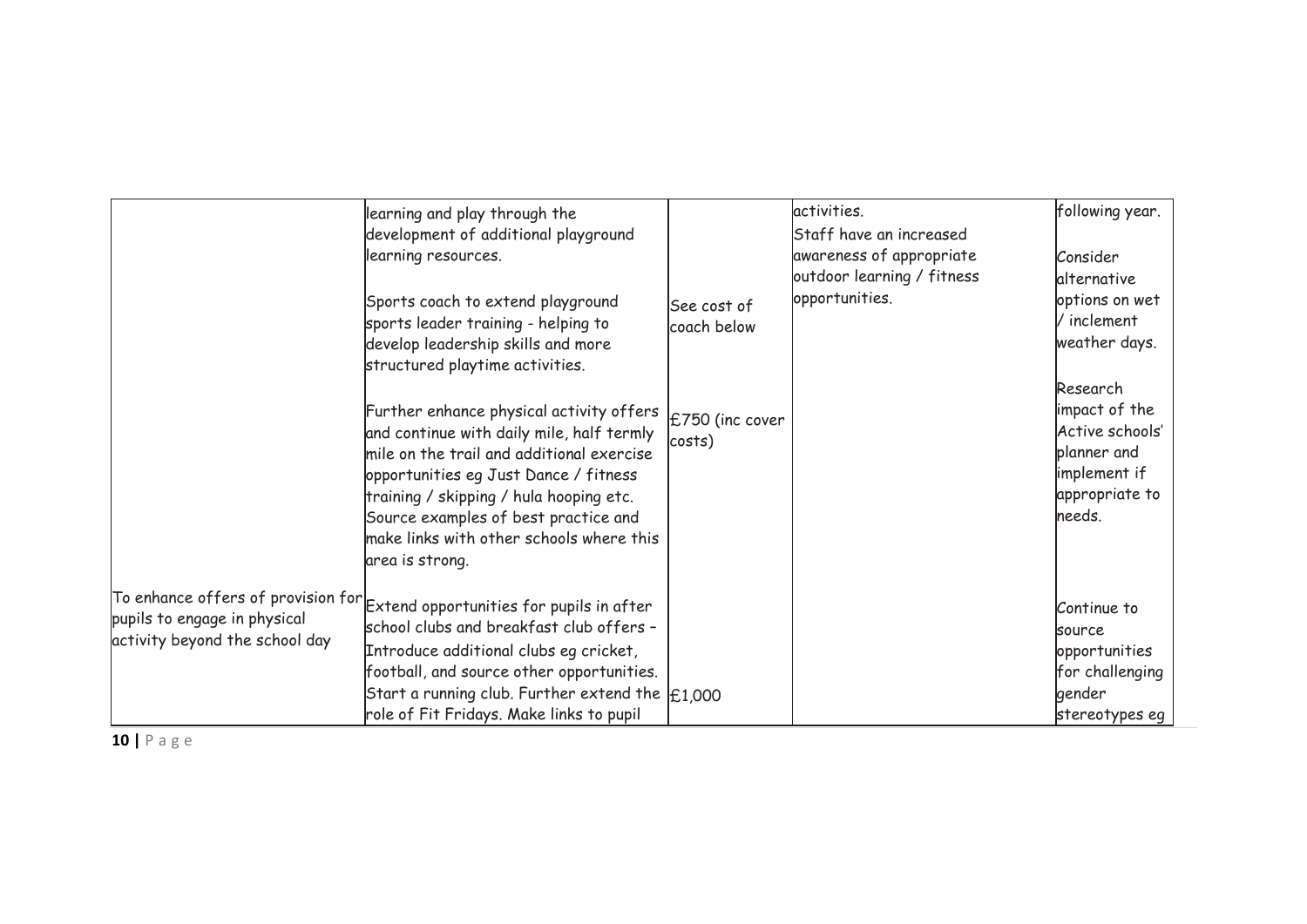| and staff wellbeing developments linked<br>to Oxspring Minds project - liaise with<br>yoga tutor and source other<br>opportunities. Implement use of Cosmic<br>Yoga throughout school. |  | women<br>footballers and<br>male netballers<br>to share skills<br>with the<br>children |
|----------------------------------------------------------------------------------------------------------------------------------------------------------------------------------------|--|----------------------------------------------------------------------------------------|
|                                                                                                                                                                                        |  |                                                                                        |
|                                                                                                                                                                                        |  |                                                                                        |
|                                                                                                                                                                                        |  |                                                                                        |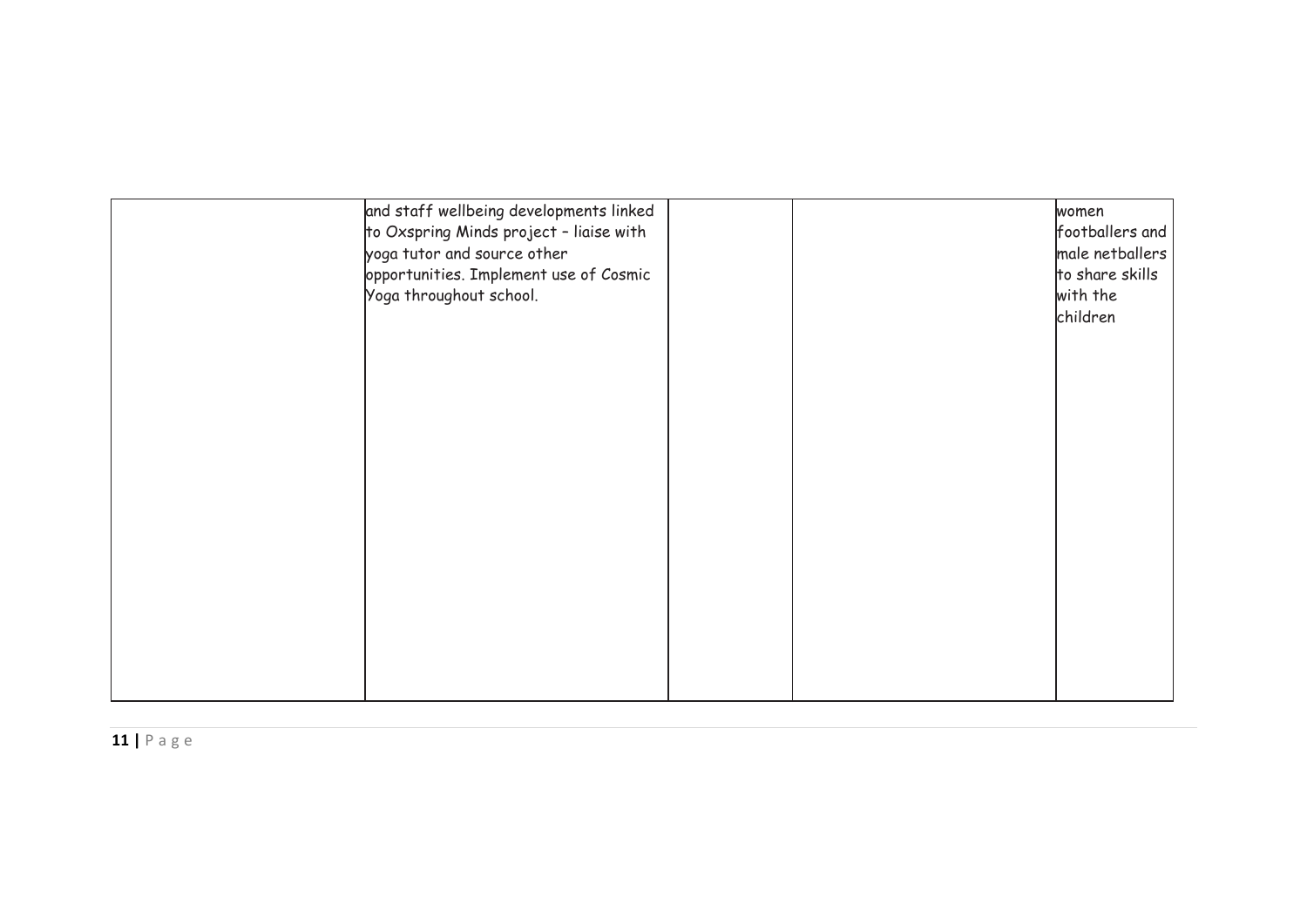| Key indicator 2: The profile of PE and sport is raised across the school as a tool for whole-school improvement<br>Key indicator 3: Increased confidence, knowledge and skills of all staff in teaching PE and sport<br>Intent<br>Implementation<br><b>Impact</b>                                                                                                                                       |                                                                                                                                                                                                                                                                                                                                                                                                           |                                 |                                                                                                                                                                                                                                           |                                                                                                                                                                                                                                  |
|---------------------------------------------------------------------------------------------------------------------------------------------------------------------------------------------------------------------------------------------------------------------------------------------------------------------------------------------------------------------------------------------------------|-----------------------------------------------------------------------------------------------------------------------------------------------------------------------------------------------------------------------------------------------------------------------------------------------------------------------------------------------------------------------------------------------------------|---------------------------------|-------------------------------------------------------------------------------------------------------------------------------------------------------------------------------------------------------------------------------------------|----------------------------------------------------------------------------------------------------------------------------------------------------------------------------------------------------------------------------------|
| To employ a Sports Coach in order to<br>ensure the high profile, quality and<br>sustainability of sports provision in<br>school so as to further improve the<br>fitness of all children in school.<br>To further enhance subject knowledge leader to further develop our<br>of staff (including student teachers<br>and TAs) through CPD, team teaching<br>and access to new PE and sports<br>provision | Continue to share the expertise of a<br>fully qualified, experienced sports<br>coach.<br>Provide opportunities for the coach<br>to work alongside the PE subject<br>provision and quide the school in<br>ensuring the Sports Premium funding<br>lhas the<br>highest impact possible for our<br>pupils.<br>Continue to source and provide new<br>sports for school.<br>Coach and PE leader to maintain and | Funding<br>allocated:<br>£9,000 | Staff knowledge, understanding<br>and confidence levels in PE and<br>sports provision and<br>opportunities will be further<br>strengthened.<br>Standards and progress in PE<br>are assessed as at least good<br>and better across school. | next steps:<br>Continue to<br>spread<br>expertise<br>across school<br>lfor staff<br>through CPD.<br>Staff to<br>support P4S<br>project<br>throughout the<br>year to gain<br>further<br>knowledge and<br>skills as<br>lavailable. |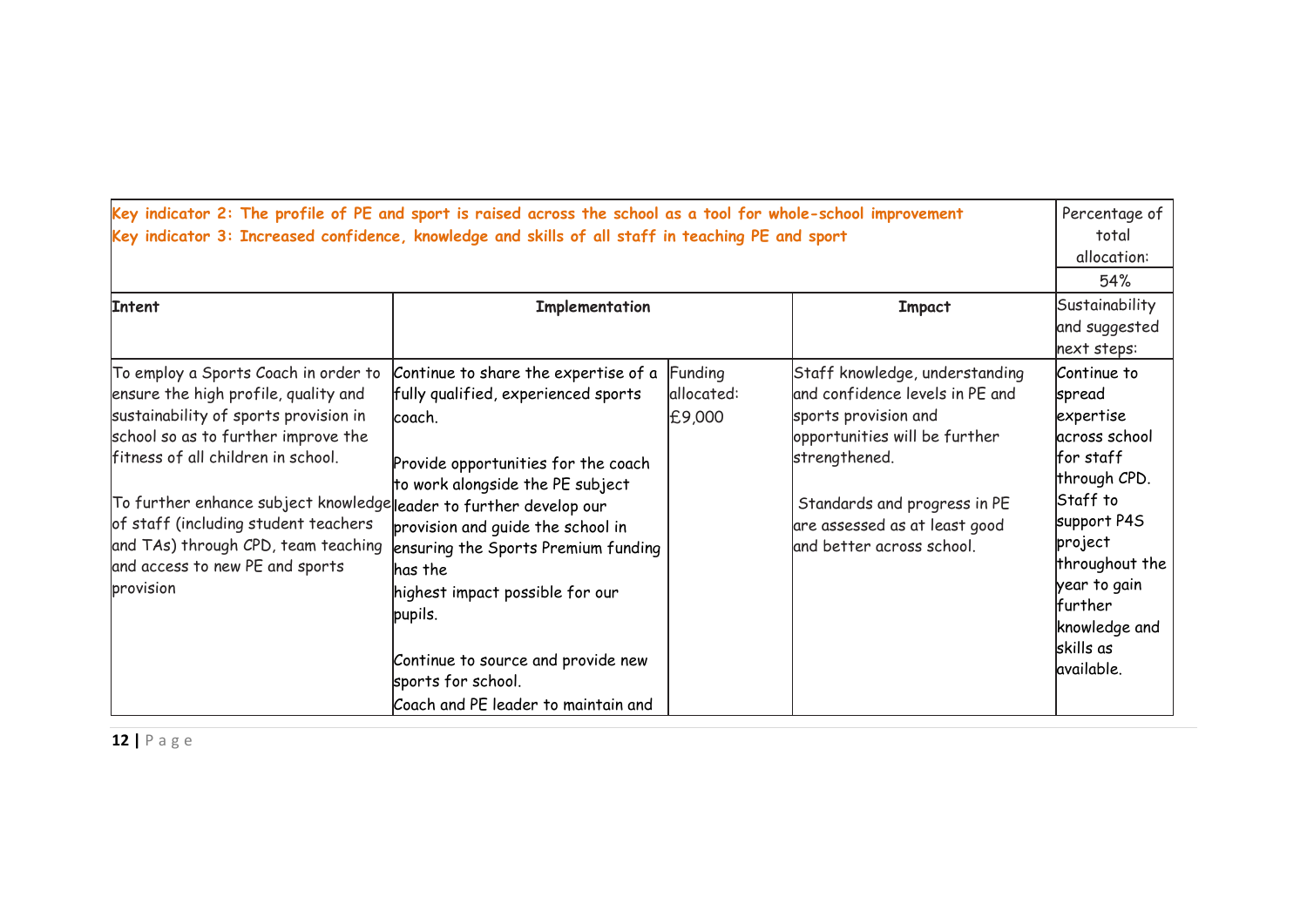|                                                                                  | extend developments made in 2018-<br>19 and apply for the achievement of<br>Gold Sports mark in July 2020.<br>Provide further staff training and<br>support in line with the<br>Penistone4Sports offer each term.<br>Further develop assessment and<br>tracking systems the effective and<br>efficient collection of evidence and<br>progress in PE. | See below cost<br>of P4S |                                                                                                                                                                                                                                                                                                                            |                                                                                                      |
|----------------------------------------------------------------------------------|------------------------------------------------------------------------------------------------------------------------------------------------------------------------------------------------------------------------------------------------------------------------------------------------------------------------------------------------------|--------------------------|----------------------------------------------------------------------------------------------------------------------------------------------------------------------------------------------------------------------------------------------------------------------------------------------------------------------------|------------------------------------------------------------------------------------------------------|
| Further enhance PE and sporting<br>provision during Oxspring University<br>time. | Extend and track university offers<br>over the year - ensure coverage for<br>sports is given high priority and<br>involves a mix of pupils - gender and<br>age.                                                                                                                                                                                      | E300                     | Children receive high quality<br>instruction from specialist sports<br>staff with sporting qualifications<br>and expertise. This instruction<br>allows them to develop their own<br>skills beyond a basic level and gives $ $ parents /<br>them access to other avenues of<br>sporting provision outside of the<br>school. | Source<br>opportunities<br>from skills<br>within the<br>community eq<br>carers and<br>family members |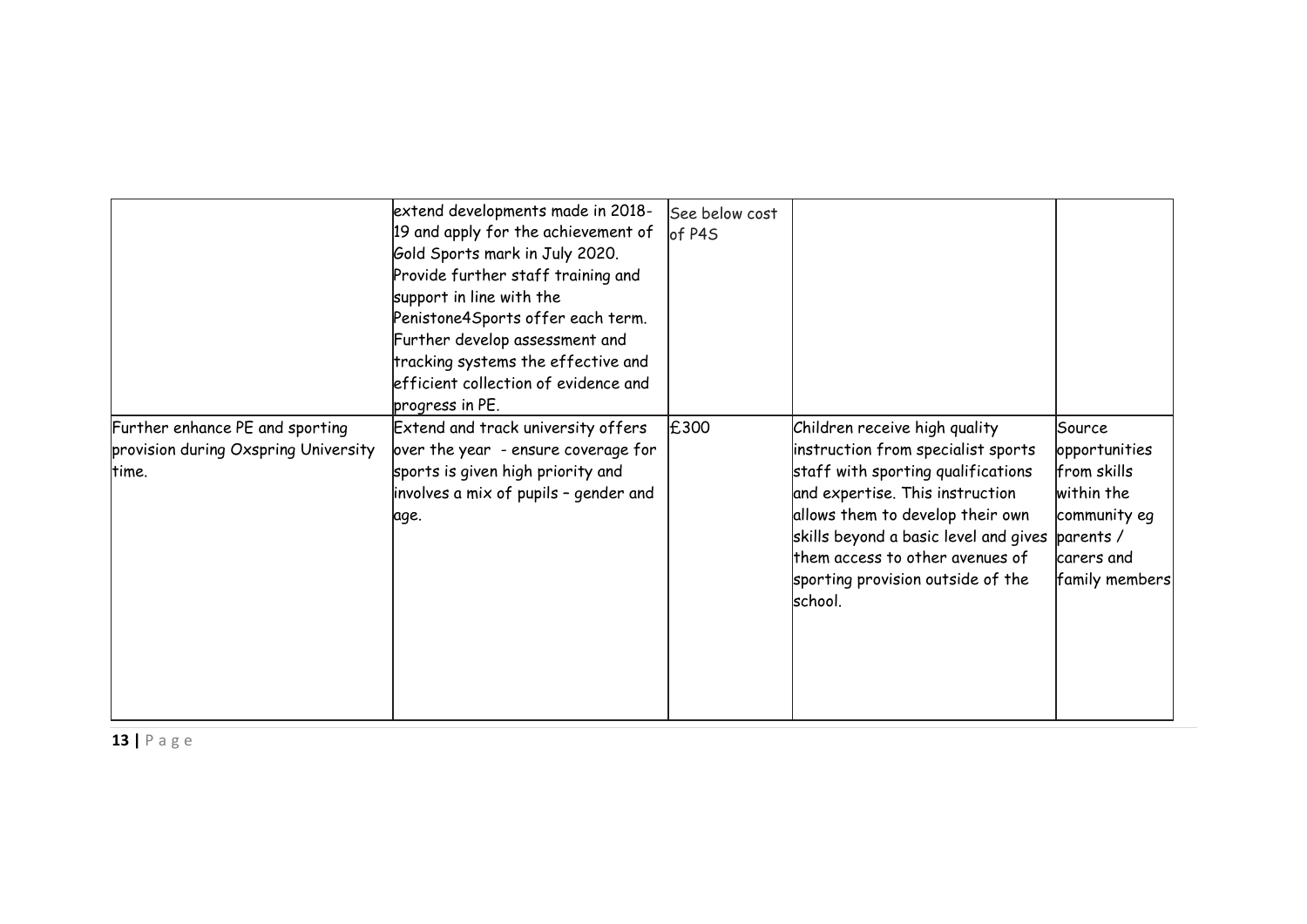| Further increase the profile of sport<br>within school through celebration                                                                                                                                                          | Use of 'in the spotlight' in the<br>newsletter and excellent learning to<br>acknowledge both in school and out of<br>school sporting achievements<br>Use of a PE and Sport display to<br>promote participation in physical<br>activity at Oxspring Primary School<br>and share success. |                                 | Raise sporting aspirations and<br>enable children to share<br>experiences.                                                                                                                                                                                             | Maintain the<br>profile and<br>value of sports<br>both in and out<br>lof school -<br>continue to<br>lcelebrate<br>lattendance at<br>levents and<br>lachievement |
|-------------------------------------------------------------------------------------------------------------------------------------------------------------------------------------------------------------------------------------|-----------------------------------------------------------------------------------------------------------------------------------------------------------------------------------------------------------------------------------------------------------------------------------------|---------------------------------|------------------------------------------------------------------------------------------------------------------------------------------------------------------------------------------------------------------------------------------------------------------------|-----------------------------------------------------------------------------------------------------------------------------------------------------------------|
| Key indicator 4: Broader experience of a range of sports and activities offered to all pupils<br>Key indicator 5: Increased participation in competitive sport                                                                      |                                                                                                                                                                                                                                                                                         |                                 |                                                                                                                                                                                                                                                                        | Percentage of<br>total allocation:<br>27%                                                                                                                       |
| <b>Intent</b>                                                                                                                                                                                                                       | Implementation                                                                                                                                                                                                                                                                          |                                 | <b>Impact</b>                                                                                                                                                                                                                                                          | Sustainability and<br>suggested                                                                                                                                 |
| Further develop a more extensive<br>programme of increased inter-school<br>and intra-school competition and<br>increase confidence and skills through<br>involvement and participation in the<br>Penistone4 Sports (P4S) programme. | Purchase membership of P4Sfor<br>competitive opportunities.<br>Access half termly timetable of<br>events and share with pupils /<br>parents.                                                                                                                                            | Funding<br>allocated:<br>£1,100 | Pupil participation in, and<br>enjoyment of competitive<br>activities will further increase.<br>Oxspring Primary School is<br>represented in all locality sports<br>events.<br>Oxspring Primary School children<br>achieve success in competitive<br>sports activities | Support the P4S<br>project and<br>source wider<br>opportunities for<br>comeptitions.                                                                            |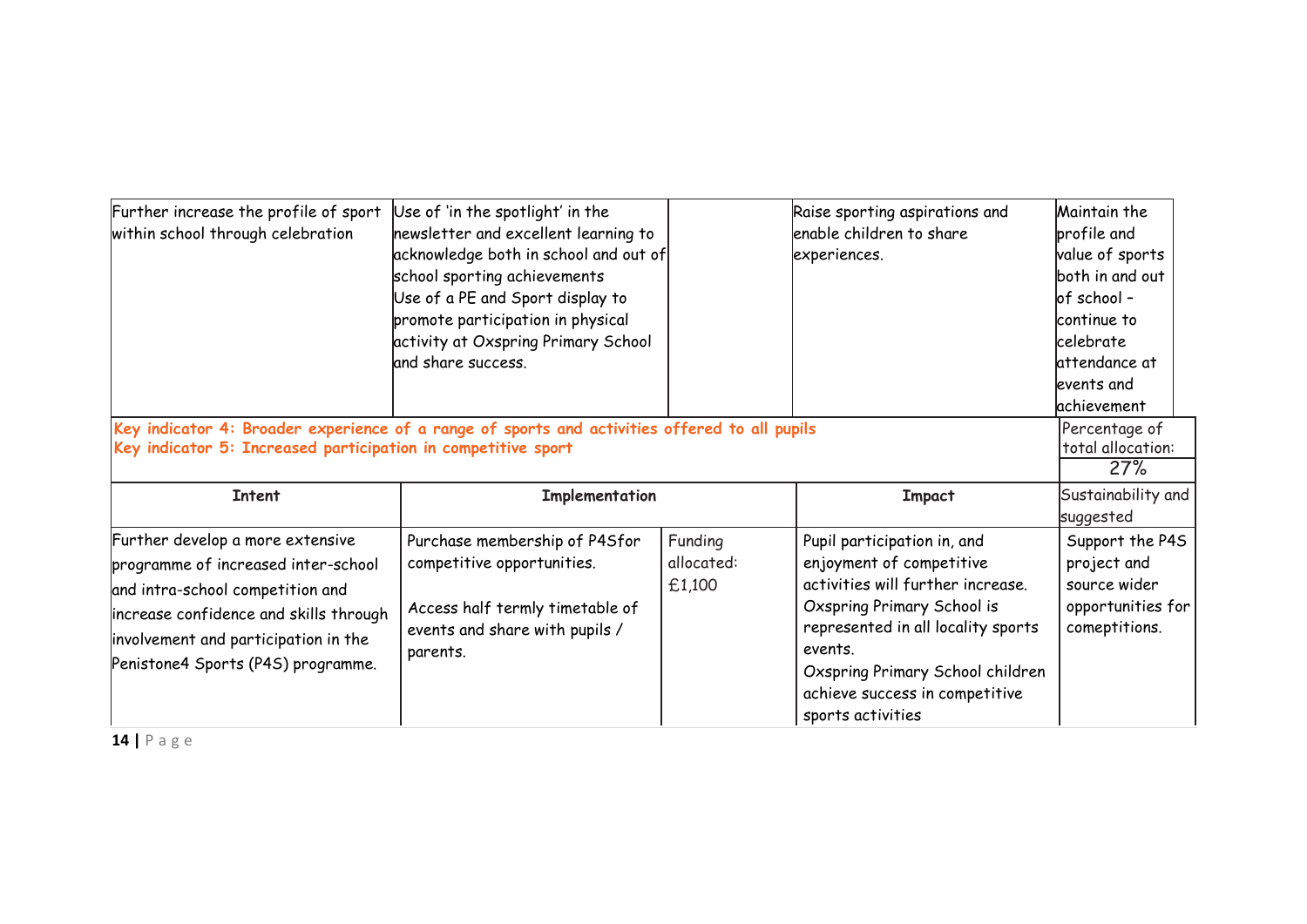| Further Improve quality of PE and<br>sport resources. | Purchase PE and sports awards /<br>trophies including certificates,<br>sports bands for awards in<br>assemblies to raising self-<br>confidence and self esteem<br>Purchase additional equipment for<br>curricular and extra-curricular<br>sport and physical activity.<br>Training on use of resources for<br>staff and pupils - including sports<br>lleaders.<br>Improve and extend opportunities<br>for provision on The Green. | £74, plus<br>additional costs<br>above for<br>resources | Additional resources / equipment<br>further enhances PE and sport<br>provision.<br>Staff and pupils know how to use a<br>wider range of equipment and<br>resources effectively. | Ensure resources<br>and equipment<br>are maintained<br>and updated.<br>Update the PE<br>cupboard and<br>extend to<br>outdoor garage<br>storage. Further<br>storage options<br>for the<br>playground and<br>the Green. |
|-------------------------------------------------------|-----------------------------------------------------------------------------------------------------------------------------------------------------------------------------------------------------------------------------------------------------------------------------------------------------------------------------------------------------------------------------------------------------------------------------------|---------------------------------------------------------|---------------------------------------------------------------------------------------------------------------------------------------------------------------------------------|-----------------------------------------------------------------------------------------------------------------------------------------------------------------------------------------------------------------------|
|-------------------------------------------------------|-----------------------------------------------------------------------------------------------------------------------------------------------------------------------------------------------------------------------------------------------------------------------------------------------------------------------------------------------------------------------------------------------------------------------------------|---------------------------------------------------------|---------------------------------------------------------------------------------------------------------------------------------------------------------------------------------|-----------------------------------------------------------------------------------------------------------------------------------------------------------------------------------------------------------------------|